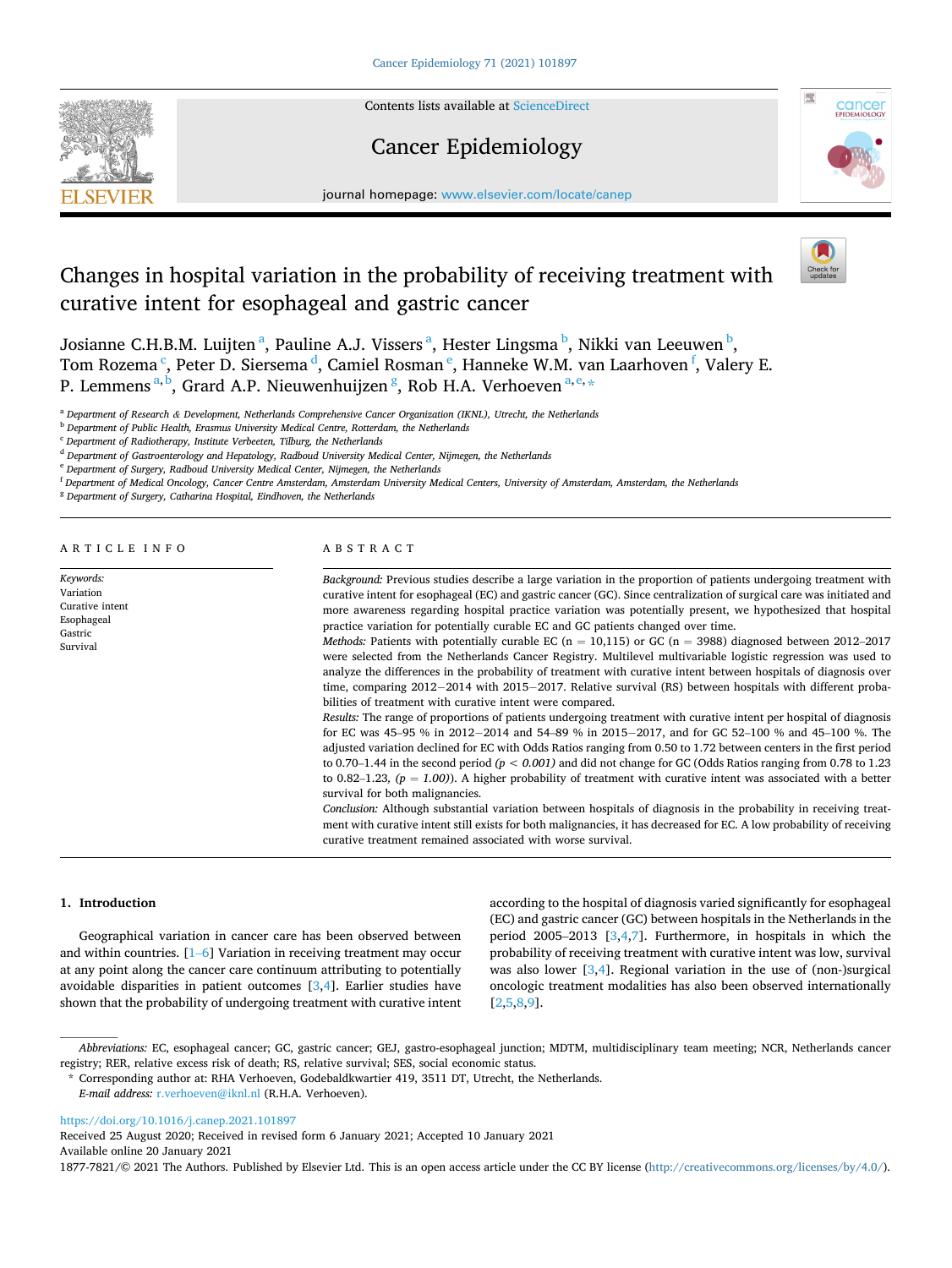The cornerstone of curative treatment for patients with these malignancies is surgery with or without (neo)adjuvant chemo(radiation) therapy. [\[10,11](#page-8-0)] Other treatment options with curative intent include endoscopic resection for early stage disease. For patients with locally unresectable EC or with EC who are too frail to undergo surgery, definitive chemoradiotherapy is an alternative [\[12](#page-8-0),[13\]](#page-8-0).

As EC and GC surgery is associated with a high morbidity and mortality [\[14](#page-8-0)], surgery for these malignancies is centralized in the Netherlands [[15,16\]](#page-8-0). Centralization of esophageal surgery was initiated in 2006 by mandating an annual volume of at least 10 esophagectomies per hospital. Since 2011 this increased to 20 esophagectomies and since 2013 a minimum of 20 gastrectomies per hospital were mandated. However, the diagnostic process, including the decision on operability or curability is mainly made in non-expert centers and consultation with and referral to an expert center might not always follow. In 2014 results were published on the regional variation in the Southeast Netherlands. [[7](#page-8-0)] Simultaneously, the Dutch Comprehensive Cancer Organization facilitated regional meetings showing regional variation based on data of the Netherlands Cancer Registry (NCR). As a result of these developments, regional clinical pathways and tumor specific multidisciplinary team meetings (MDTM) were setup in almost all Dutch regions. Previous studies on this topic did not compare time periods before and after centralization [[3](#page-8-0),[4\]](#page-8-0). Moreover, they do not describe the period after the publication of studies investigating hospital practice variation. We hypothesized that due to created awareness regarding hospital practice variation, variation would change over time. We aimed, to assess whether variation between hospitals in the probability of undergoing treatment with curative intent in patients with potentially curable EC or GC changed over time and to assess the effect of variation on survival.

#### **2. Methods**

In this study data of the NCR, a nationwide population-based cancer registry comprising all patients with cancer in the Netherlands, was used. The NCR is primarily based on the notification of all newly diagnosed malignancies by the pathological national automated archive. Additionally, non-pathologically verified cases are identified through the national registry of hospital care and discharge. Trained data managers of the NCR routinely extract information on patient, tumor and treatment characteristics from medical records. Information on vital status is obtained through annual linkage with the Municipal Administrative Database, in which all deceased and emigrated persons in the Netherlands are registered, which is up to date until January 1st 2020.

All patients newly diagnosed with potentially curable EC or GC (cT1− 4A,X, any cN, cM0) in 2012–2017 were included in this study. Gastro-esophageal junction (GEJ) and cardia carcinomas were included in the EC-group. Tumor location and morphology were coded according to the third edition of the International Classification of Diseases for Oncology. [[17\]](#page-8-0) For EC tumor location was categorized as proximal (C150/C153), mid (C154), distal (C155), GEJ/Cardia (C160), unknown/overlapping (C158/C159). The following categories were used for GC: proximal/middle (fundus/corpus/lesser- and greater curvature) (C16.1/C16.2/C16.5/C16.6), pyloric/antrum (C16.3/C16.4), and unknown/overlapping (C16.8/C16.9).

Tumors were staged using the International Union Against Cancer TNM classification. The seventh edition was used for the 2012–2016 and the eighth for 2017. [[18,19\]](#page-8-0) There were no changes in the T, N and M category definitions comparing the 7th to 8th edition of the TNM. However, the definition on when to use esophageal or gastric TNM

staging did change, and as a result, a tumor of which the epicenter was located within 2− 5 cm from the GEJ was staged as EC in TNM-7 and as GC in TNM-8. In this study no corrections for the TNM-stages were applied, however GEJ tumors were all classified as EC. For 2015− 2017, information on comorbidity (modified Charlson Comorbidity Index) and ECOG performance status (ECOG) was available.

No ethics approval was required according to the Central Committee on Research involving Human Subjects.

### *2.1. Treatment with curative intent*

Treatment with curative intent was defined as the initiation of treatment with the aim of cure, which did not always imply that the patient ultimately would undergo the full treatment plan. This included the initiation of neoadjuvant treatment, surgery (with/without resection) with/without (neo)adjuvant chemo(radiation)therapy, endoscopic resection (cT1N0M0) and definitive chemoradiation (for EC). In some patients surgery with the aim of cure was initiated and the decision not to pursue resection, due to too severe disease, was taken during exploration (surgery without resection).

#### *2.2. Hospital of diagnosis*

Hospital of diagnosis was defined as the hospital in which the histological diagnosis was confirmed. Patients were excluded if the diagnosis was determined abroad (n = 7). Hospitals were excluded if *<*10 patients were diagnosed in a three-year time period ( $N = 2$ ,  $N = 2$  for EC, N = 8, N = 12 for GC in 2012− 2014 and 2015− 2017, respectively) (Appendix A). For EC 94 hospitals of diagnosis were included in 2012− 2014 and 80 in 2015− 2017. For GC 87 hospitals of diagnosis were included in 2012− 2014 and 69 in 2015− 2017.

#### *2.3. Outcomes and analysis*

The proportion of potentially curable EC or GC patients treated with curative intent was calculated per hospital of diagnosis. Differences in baseline patient characteristics between the two time periods were analyzed with the chi-square test. The probability of treatment with curative intent was defined as the proportion of patients diagnosed in a hospital, who underwent treatment with the aim of cure. Multivariable multilevel logistic regression models with random intercepts were constructed to analyze the hierarchically structured data. Undergoing treatment with curative intent or not, was used as dependent variable. Sex, age, histology, cT and cN classification were added to adjust for case mix differences. Missing data were coded as unknown and included in multivariable analyses. Results were expressed in odds ratios (ORs) with 95 % confidence intervals (95 %CI). For each hospital of diagnosis, the OR with 95 %CI for treatment with curative intent was calculated. To assess the difference in hospital variation between the two time periods (2012− 2014 versus 2015− 2017), we compared a model with only a random intercept per hospital to a model with a random slope for period per hospital. Both models were adjusted for case mix differences (i.e., sex, age, histology, cT and cN). We tested the difference in –2log likelihood between these models with a Chi-square test. A subgroup analysis was conducted for patients diagnosed in 2015− 2017 for whom data on ECOG and comorbidity was available. In this model additional adjustments for comorbidities and ECOG were made, to assess whether these variables explain the variation between hospitals of diagnosis.

Relative survival (RS) was defined as the ratio of overall survival for cancer patients to the expected survival based on the Dutch population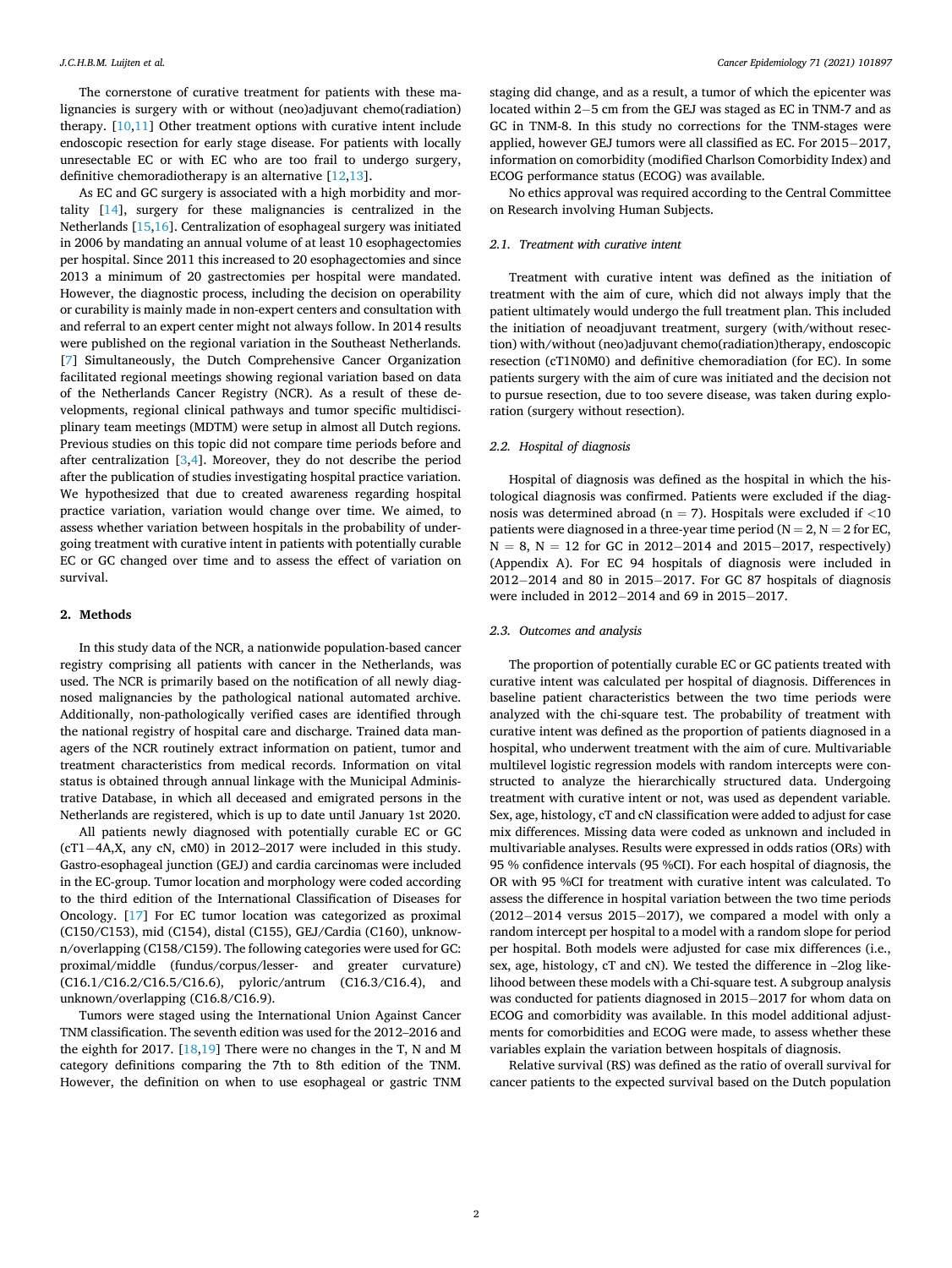<span id="page-2-0"></span>with the same age, sex and calendar year as patients with these malignancies. RS analyses with 95 % CI were calculated from date of diagnosis and according to the Pohar Perme method. [\[20](#page-8-0)] To assess the effect of the probability of undergoing treatment with curative intent on RS, we divided the hospitals in three groups based on tertiles of the adjusted ORs on the probability of undergoing treatment with curative intent. Since the groups were based on the tertiles of the multivariable model, no further adjustments for the survival analyses were necessary. Difference in RS between these groups was calculated using a two-sample proportion test. Relative excess risk of death (RER) was calculated for EC and GC, respectively. RS was calculated for all (EC  $n = 16,427$  and GC  $n = 7124$ ), potentially curable and palliative patients, in both time periods to provide a baseline description of RS in the Netherlands. For all analyses a p-value*<*0.05 was considered statistically significant.

Statistical analyses were performed using SAS® version 9.4 (SAS Institute, Cary, North Carolina, USA). RS and the RER were analyzed using STATA/SE (version 14.1; STATA CORP., College Station, Texas, USA).

## **3. Results**

In total, 10,115 patients with EC and 3988 patients with GC were selected. In 2012− 2014, 4796 (62 %) EC patients were according to the aforementioned definition potentially curable and in 2015− 2017 this

#### **Table 1**

Patient characteristics esophageal cancer for the period 2012-2014 and 2015-2017.

|                                | Total     |               | $2012 - 2014$ |          | $2015 - 2017$ |          |          |
|--------------------------------|-----------|---------------|---------------|----------|---------------|----------|----------|
|                                | ${\bf N}$ | $\frac{0}{0}$ | ${\bf N}$     | $\%$     | $\mathbf N$   | $\%$     | p-value  |
| All included patients          | 10115     | 100 %         | 4796          | 100 %    | 5319          | 100 %    |          |
| Sex                            |           |               |               |          |               |          | 0.043    |
| Female                         | 2742      | 27 %          | 1255          | 26%      | 1487          | 28 %     |          |
| Male                           | 7373      | 73 %          | 3541          | 74%      | 3832          | 72 %     |          |
| Age                            |           |               |               |          |               |          | $< 0.01$ |
| < 60                           | 1769      | 17%           | 905           | 19%      | 864           | 16%      |          |
| 60 to 74                       | 5057      | 50 %          | 2327          | 49%      | 2730          | 51%      |          |
| 75 and higher                  | 3289      | 33 %          | 1564          | 33 %     | 1725          | 32%      |          |
| Histology                      |           |               |               |          |               |          | 0.445    |
| Adenocarcinoma                 | 2681      | 27 %          | 1299          | 27 %     | 1382          | 26%      |          |
| Squamous cell carcinoma        | 7143      | 71%           | 3362          | 70%      | 3781          | 71%      |          |
| Other                          | 291       | 3%            | 135           | 3%       | 156           | 3%       |          |
| cT Classification              |           |               |               |          |               |          | < .0001  |
| cT1                            | 269       | 3%            | 131           | 3%       | 138           | 3%       |          |
| cT1A                           | 183       | 2%            | 116           | 2%       | 67            | 1%       |          |
| cT1B                           | 156       | 2%            | 72            | 2%       | 84            | $2\%$    |          |
| cT2                            | 2773      | 27 %          | 1213          | 25 %     | 1560          | 29 %     |          |
| cT3                            | 4641      | 46 %          | 2087          | 44%      | 2554          | 48 %     |          |
| cT4A                           | 207       | 2%            | 124           | 3%       | 83            | 2%       |          |
| cT4B                           | 24        | 0%            | 18            | ${<}1\%$ | 6             | $<\!1\%$ |          |
| cTX                            | 1862      | 18%           | 1035          | 22%      | 827           | 16%      |          |
| cN Classification              |           |               |               |          |               |          | < .0001  |
| cN0                            | 4002      | 40 %          | 1812          | 38 %     | 2190          | 41 %     |          |
| cN1                            | 3178      | 31%           | 1492          | 31%      | 1686          | 32%      |          |
| cN2                            | 1611      | 16%           | 778           | 16%      | 833           | 16%      |          |
| cN3                            | 268       | 3%            | 131           | 3%       | 137           | 3%       |          |
| c <sub>N</sub> X               | 1056      | 10%           | 583           | 12%      | 473           | 9%       |          |
| Tumor location                 |           |               |               |          |               |          | 0.019    |
| Proximal                       | 518       | 5%            | 261           | 5%       | 257           | 5%       |          |
| Middle                         | 1395      | 14%           | 636           | 13 %     | 759           | 14%      |          |
| Distal                         | 6259      | 62%           | 2934          | 61 %     | 3325          | 63 %     |          |
| Overlapping/unknown            | 464       | 5%            | 213           | 4%       | 251           | 5%       |          |
| <b>GEJ</b>                     | 1479      | 15 %          | 752           | 16%      | 727           | 14%      |          |
| Comorbidities                  |           |               |               |          |               |          |          |
| No comorbidities               |           |               |               |          | 1526          | 29 %     |          |
| 1 Comorbidity                  |           |               |               |          | 1537          | 29 %     |          |
| $>2$ Comorbidities             |           |               |               |          | 1852          | 35 %     |          |
| Unknown                        |           |               |               |          | 404           | 8%       |          |
| Patients clinical condition    |           |               |               |          |               |          |          |
| ECOG <sub>0</sub>              |           |               |               |          | 1683          | 32%      |          |
| ECOG <sub>1</sub>              |           |               |               |          | 1535          | 29 %     |          |
| ECOG <sub>2</sub>              |           |               |               |          | 418           | 8%       |          |
| ECOG 3 and 4                   |           |               |               |          | 166           | 3%       |          |
| Unknown                        |           |               |               |          | 1517          | 28 %     |          |
| Type of treatment received     |           |               |               |          |               |          | < 0.001  |
| Surgical resection             | 4858      | 48 %          | 2272          | 47 %     | 2586          | 49%      |          |
| Endoscopic resection           | 338       | 3%            | 163           | 3%       | 175           | 3%       |          |
| Only chemoradiation*           | 1938      | 19%           | 866           | 18%      | 1072          | 20 %     |          |
| Other or no treatment          | 2981      | 29 %          | 1495          | 31%      | 1486          | 28 %     |          |
| Treatment with curative intent |           |               |               |          |               |          | < 0.001  |
| No                             | 2981      | 29 %          | 1495          | 31%      | 1486          | 28 %     |          |
| Yes                            | 7134      | 71%           | 3301          | 69%      | 3833          | 72 %     |          |

x2 was used to calculate statistical differences between both periods in all analyses presented in this table.

Column percentage, \*For the period 2012− 2014 no differentiation between definitive chemoradiation and neoadjuvant chemoradiation not followed by resection could be made, ^ Prior to surgery (without resection) the cT stage was below cT4b. During surgery the team decided to refrain from resection due to the extensiveness of the tumor and staged the tumor as cT4b.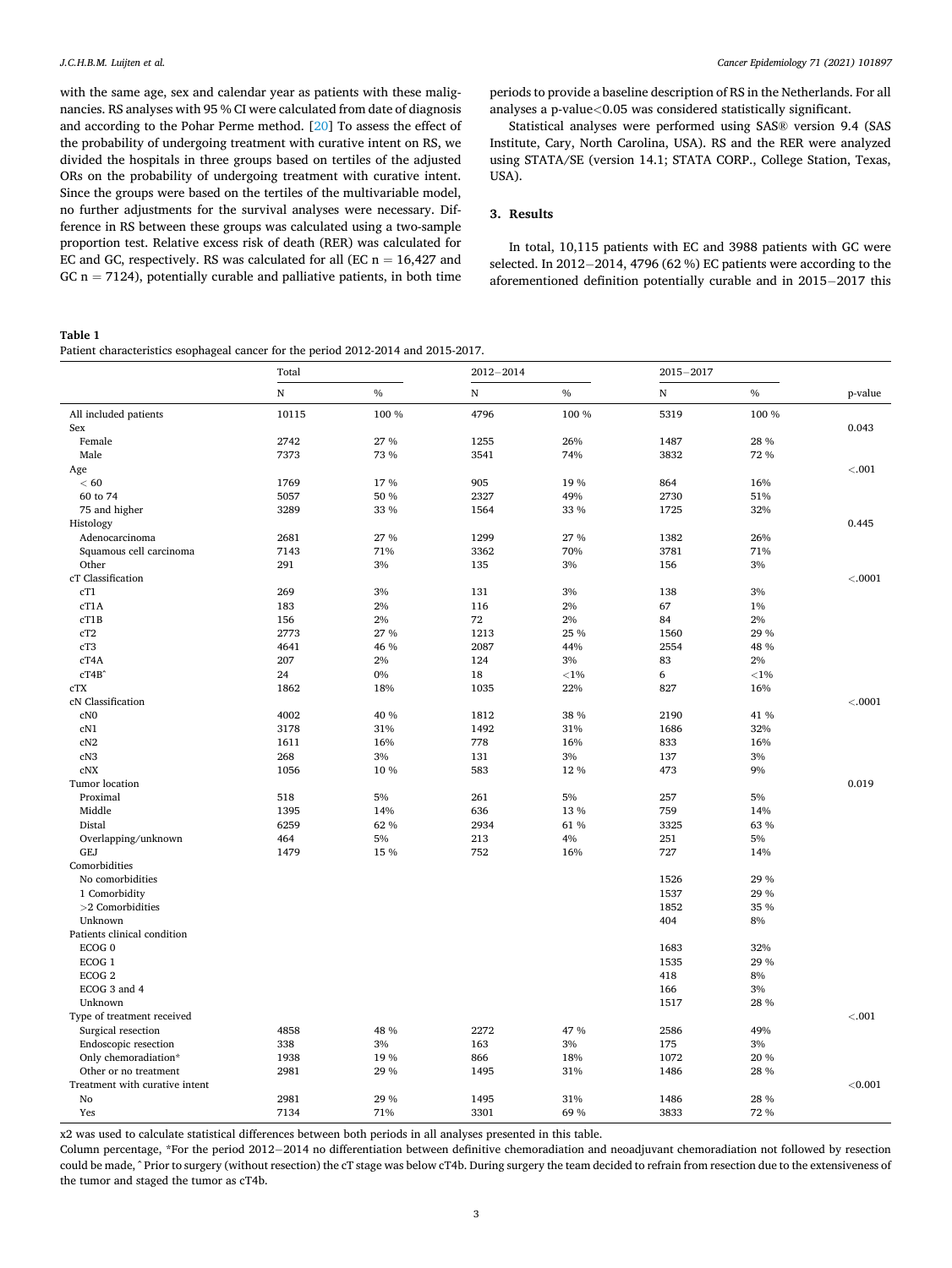was 5319 (62 %, *p* = *0.80,* Appendix B). For GC, 2218 patients (60 %) in 2012− 2014 and 1770 patients (56 %) in 2015− 2017, were potentially curable, which decreased over time *(p < 0.001,* Appendix B).

### *3.1. Characteristics*

As shown in [Table 1,](#page-2-0) most patients with EC in 2012–2017 were between 60–74 years old (50 %), followed by patients that were ≥75 years (33 %). A cT3 (46 %) and cN+ (50 %) tumor stage was observed in most patients. The percentage of EC patients in which treatment with curative intent was initiated increased from 69 % in 2012− 2014 to 72 % in 2015− 2017 *(p < 0.001).* 

Most GC patients were  $\geq$ 75 years (48 %), followed by 60–74 years (37 %, Table 2). A cT2 (33 %) and a cN0 (56 %) tumor stage was seen in

#### **Table 2**

Patient characteristics gastric cancer for the period 2012-2014 and 2015-2017.

most of the patients. Treatment with curative intent was initiated in 73 %, which was the same in both periods  $(p = 0.111)$ .

#### *3.2. Hospital variation*

The proportion of patients with EC that was treated with curative intent showed variation between hospitals in both periods (45–95 % in 2012− 2014 *vs*. 54–89 % in 2015− 2017). For GC the variation was 52–100 % and 45–100 %, respectively.

Adjusted ORs [\(Fig. 1](#page-4-0)) for undergoing treatment with curative intent varied from 0.50 to 1.72 between hospitals in 2012− 2014 and from 0.70 to 1.44 in 2015− 2017 for EC. The total variation between the hospitals decreased significantly over time (*p < 0.01*). Over time, decision making behavior of hospitals changed: 46 % of the hospitals remained in the

|                                    | Total |       | $2012 - 2014$  |          | $2015 - 2017$  |               |         |
|------------------------------------|-------|-------|----------------|----------|----------------|---------------|---------|
|                                    | N     | $\%$  | $\mathbf N$    | $\%$     | $\mathbf N$    | $\frac{0}{0}$ | p-value |
| All included patients              | 3988  | 100 % | 2218           | 100 %    | 1770           | 100 %         |         |
| Sex                                |       |       |                |          |                |               | 0.519   |
| Female                             | 1571  | 39 %  | 864            | 39 %     | 707            | 40 %          |         |
| Male                               | 2417  | 61 %  | 1354           | 61 %     | 1063           | 60 %          |         |
| Age                                |       |       |                |          |                |               | 0.026   |
| < 60                               | 599   | 15 %  | 347            | 16%      | 252            | 14%           |         |
| 60 to 74                           | 1481  | 37 %  | 852            | 38 %     | 629            | 35 %          |         |
| 75 and higher                      | 1908  | 48 %  | 1019           | 46 %     | 881            | 50 %          |         |
| Histology                          |       |       |                |          |                |               | 0.918   |
| Adenocarcinoma                     | 3881  | 97%   | 2159           | 97%      | 1722           | 97%           |         |
| Other                              | 107   | 3%    | 59             | 3%       | 48             | 3%            |         |
| cT Classification                  |       |       |                |          |                |               | < .0001 |
| cT1                                | 114   | 3%    | 71             | 3%       | 44             | 2%            |         |
| cT1A                               | 61    | 2%    | 43             | 2%       | 19             | 1%            |         |
| cT1B                               | 42    | 1%    | 19             | ${<}1\%$ | 23             | 1%            |         |
| cT2                                | 1307  | 33 %  | 662            | 30 %     | 644            | 36 %          |         |
| cT3                                | 744   | 19%   | 355            | 16%      | 388            | 22%           |         |
| cT4A                               | 139   | 3%    | 60             | 3%       | 79             | 4%            |         |
| cT4B <sup>^</sup>                  | 118   | 3%    | 81             | 4%       | 37             | 2%            |         |
| cTX                                | 1463  | 37 %  | 927            | 42 %     | 536            | 30 %          |         |
| cN Classification                  |       |       |                |          |                |               | < .001  |
| cN <sub>0</sub>                    | 2250  | 56 %  | 1250           | 56 %     | 1000           | 57%           |         |
| cN1                                | 700   | 18%   | 349            | 16%      | 351            | 20 %          |         |
| cN2                                | 377   | 9%    | 212            | 10%      | 165            | 9%            |         |
|                                    | 33    |       |                |          |                | 1%            |         |
| cN3A                               |       | 1%    | 15             | ${<}1\%$ | 18             |               |         |
| cN3B                               | 6     | 0.15% | $\overline{2}$ | ${<}1\%$ | $\overline{4}$ | ${<}1%$       |         |
| cN X                               | 622   | 16%   | 390            | 18%      | 232            | 13 %          |         |
| Tumor location                     |       |       |                |          |                |               | < .001  |
| Proximal/Middle                    | 1254  | 31%   | 708            | 32%      | 549            | 31%           |         |
| Pyloric and antrum                 | 1672  | 42 %  | 882            | 40 %     | 790            | 45 %          |         |
| Overlapping/unknown                | 1059  | 27 %  | 628            | 28 %     | 431            | 24%           |         |
| Comorbidities                      |       |       |                |          |                |               |         |
| No comorbidities                   |       |       |                |          | 449            | 25 %          |         |
| 1 Comorbidity                      |       |       |                |          | 484            | 27 %          |         |
| $>2$ Comorbidities                 |       |       |                |          | 686            | 39 %          |         |
| Unknown                            |       |       |                |          | 150            | 8%            |         |
| Patients clinical condition        |       |       |                |          |                |               |         |
| ECOG <sub>0</sub>                  |       |       |                |          | 420            | 24%           |         |
| ECOG <sub>1</sub>                  |       |       |                |          | 436            | 25 %          |         |
| ECOG <sub>2</sub>                  |       |       |                |          | 125            | 7%            |         |
| ECOG 3 and 4                       |       |       |                |          | 57             | 3%            |         |
| Unknown                            |       |       |                |          | 732            | 41 %          |         |
| Type of treatment received         |       |       |                |          |                |               | 0.315   |
| Surgical resection                 | 2711  | 40 %  | 1532           | 69 %     | 1179           | 67%           |         |
| Endoscopic resection               | 43    | 30 %  | 21             | ${<}1\%$ | 22             | $1\%$         |         |
| Only neoadjuvant chemoradiotherapy | 155   | 3%    | 87             | 4%       | 68             | 4%            |         |
| Other or no treatment              | 1079  | 27 %  | 578            | 26%      | 501            | 28 %          |         |
| Curative treatment received        |       |       |                |          |                |               | 0.111   |
| No                                 | 1079  | 27 %  | 578            | 26%      | 501            | 28 %          |         |
| Yes                                | 2909  | 73 %  | 1640           | 74%      | 1269           | 72 %          |         |

x2 was used to calculate statistical differences between both periods in all analyses presented in this table.

Column percentage.

^Prior to surgery (without resection) the cT stage was below cT4b. During surgerythe team decided to refrain from resection due to the extensiveness of the tumor and staged the tumor as cT4b.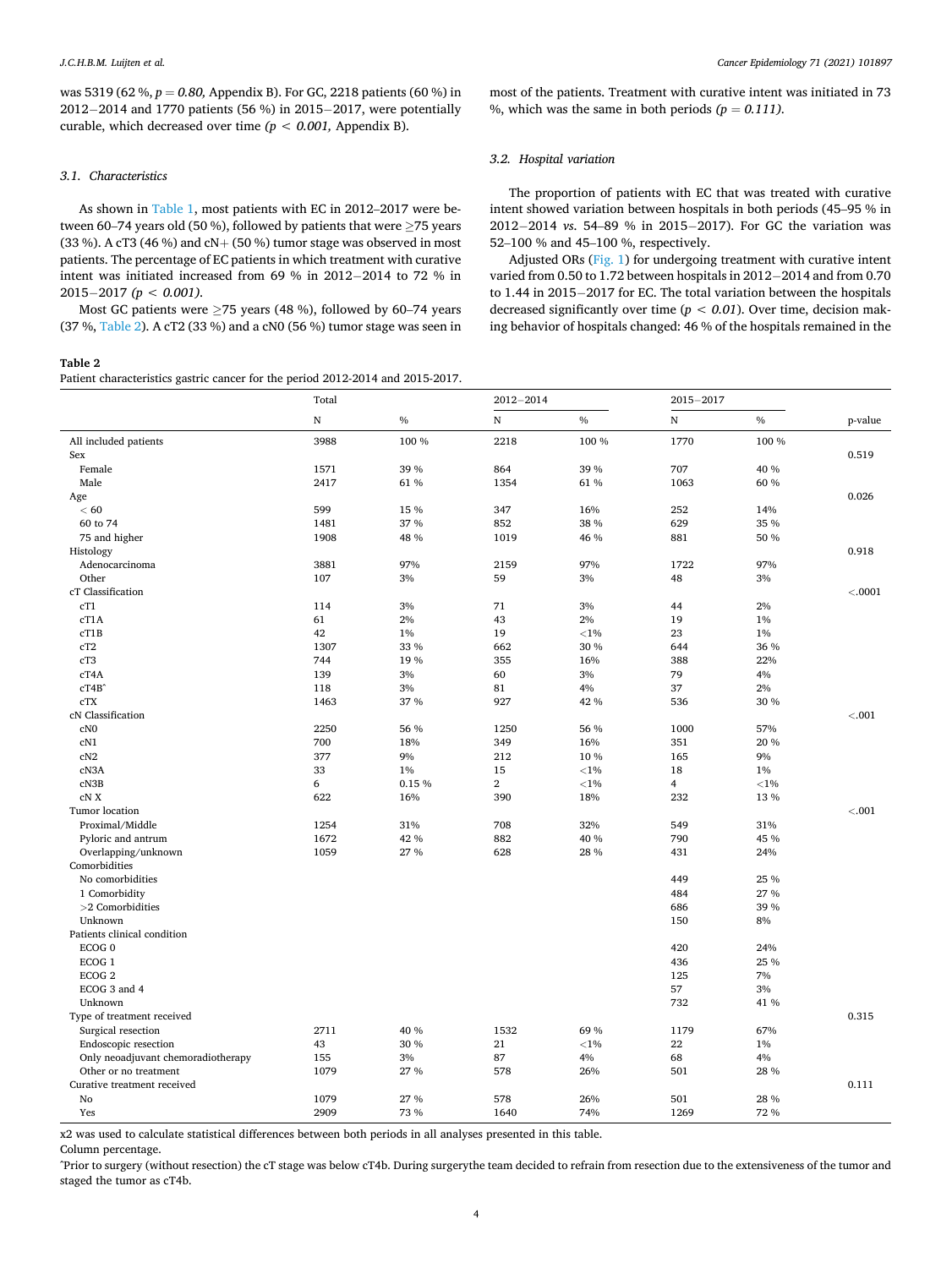<span id="page-4-0"></span>

Fig. 1. adjusted odds ratios on the probability of receiving treatment with curative intent according to the hospital of diagnosis for esophageal and gastric cancer on a logarithmic scale. Adjusted for: age, sex, cT and cN stage and histology. Esophageal cancer (EC), Gastric cancer (GC).

same probability group, 25 % were grouped in a higher probability group and 29 % in a lower probability group (Appendix C).

For GC, the adjusted ORs remained stable  $(p = 1.00)$  and ranged from 0.78 to 1.23 in 2012− 2014 and from 0.82 to 1.22 in 2015− 2017 (Fig. 1). Over time decision making behavior of hospitals changed: 47 % of the hospitals remained in the same probability group, 25 % were grouped in a higher probability group and 28 % in a lower probability group (Appendix C).

Sensitivity analysis for the period 2015− 2017 showed after adjustment for comorbidities and ECOG, that variation in the probability of undergoing treatment with curative intent between hospitals increased or remained stable. For EC, the OR ranged from 0.64 to 1.54 and for GC the OR ranged from 0.82 to 1.18, implying that variation in treatment with curative intent between hospital of diagnosis in both malignancies could not be explained by comorbidities or ECOG.

#### *3.3. Survival*

Three-year RS for *all* patients diagnosed with EC increased significantly over time (25 % – 27 %,  $p = 0.027$ ) and increased non significantly *in potentially curable and palliative patients.* For GC no significant differences in RS were observed (23 % - 23 %, *p* = *0.278*) (Appendix D).

For EC (2015− 2017), 3-year RS was 35 % (95 % CI 33–37), 38 % (95 % CI 36–40), 41 % (95 % CI 38–43) in the low, medium and high probability of undergoing treatment with curative intent group respectively. Similar results were observed for 2012− 2014 [\(Table 3](#page-5-0).). Patients diagnosed in a hospital with a high probability of undergoing treatment for EC with curative intent had a higher RS compared to those in hospitals with a low probability (*p < 0.0001*) in both periods. The RER also was lower when diagnosed in a hospital with a high versus low

probability in 2012− 2014 (0.84, 95 % CI, 0.77− 0.91, *p < 0.0001*) and in 2015− 2017 (0.84, 95 % CI, 0.77− 0.91, *p < 0.0001*) [\(Table 4\)](#page-5-0).

For GC (2015− 2017), 3-year RS was 34 % (95 % CI 30–38), 36 % (95 % CI 31–40), and 39 % (95 % CI 36–43) in the low, medium and high probability of undergoing treatment with curative intent group respectively (*p < 0.037*). Similar results were observed for 2012− 2014 ([Table 3\)](#page-5-0). Patients diagnosed in a hospital with a high probability of undergoing treatment with curative intent for GC had a higher RS in both periods compared to those with a low probability. The RER also was lower when diagnosed in a hospital with a high probability in 2012− 2014 (0.81 (95 %CI, 0.72− 0.91, *p < 0.0001*)) and in 2015− 2017 (0.86 (95 % CI, 0.75− 0.99, *p < 0.037*)) ([Table4\)](#page-5-0).

#### **4. Discussion**

In this study, variation in the probability of receiving treatment with curative intent for EC and GC according to hospital of diagnosis was assessed for two successive periods in the Netherlands. Significantly more patients with EC underwent treatment with curative intent in the second period (69 % – 72 %, *p < 0.001*), meaning more patients could undergo a potentially curative treatment. In our study, variation between hospitals of diagnosis decreased over time for EC *(p < 0.01)* but remained the same for GC  $(p = 1.00)$ . Moreover, comparing the two times periods, overall RS increased for all EC patients and remained stable for all GC patients. Importantly, in both malignancies being diagnosed in a hospital with a high probability of being treated with curative intent was associated with an improved survival.

The cause of practice variation remains to be elucidated and is likely due to a variety of factors. Variation in cancer care typically occurs when accepted standards of care do not exist for a disease or when resources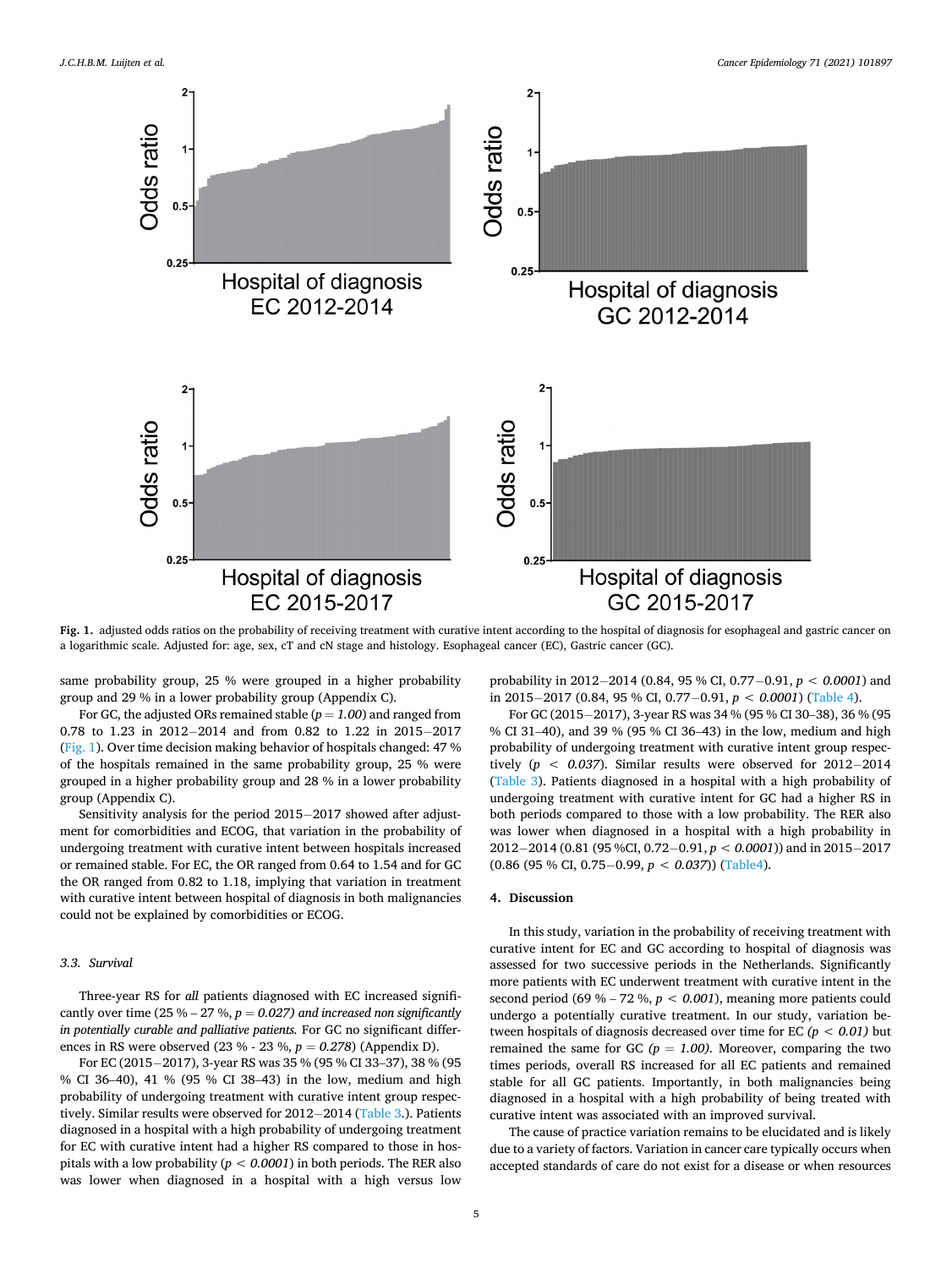#### <span id="page-5-0"></span>**Table 3**

Probability of undergoing treatment with curative intent and relative survival across calendar periods in patients with EC or GC, stratified by probability of undergoing treatment with curative intent per initial hospital of diagnosis in 2012-2017.

|                      | Esophageal cancer |                                                               |             |                        |                        |                        |              |
|----------------------|-------------------|---------------------------------------------------------------|-------------|------------------------|------------------------|------------------------|--------------|
|                      |                   | Probability of undergoing treatment with curative intent in % |             | 1 yr RS in % (95 % CI) | 3 yr RS in % (95 % CI) | 5 yr RS in % (95 % CI) | $\, {\bf p}$ |
|                      | Low               | 45–66 ( $n = 1413$ )                                          |             | $61(59-64)$            | $34(31-36)$            | $26(24-29)$            | ref          |
| $2012 - 2014$        | Middle            | $67-72$ (n = 1590)                                            |             | $65(62-67)$            | $36(34-39)$            | $28(26-30)$            | 0.097        |
|                      | High              | 73–95 ( $n = 1793$ )                                          |             | $67(65-69)$            | $41(38-43)$            | $32(30-34)$            | < 0.0001     |
|                      | Low               | $54-66$ (n = 1557)                                            |             | $63(61-66)$            | $35(33-37)$            |                        | ref          |
| $2015 - 2017$        | Middle            | $67-74$ (n = 1833)                                            |             | $65(63-67)$            | $38(36-40)$            |                        | 0.094        |
|                      | High              | 75–89 ( $n = 1929$ )                                          |             | $70(68 - 72)$          | $41(38-43)$            |                        | < 0.0001     |
| Gastric cancer       |                   |                                                               |             |                        |                        |                        |              |
|                      |                   | Probability of undergoing treatment with curative intent in % |             | 1 yr RS in % (95 % CI) | 3 yr RS in % (95 % CI) | 5 yr RS in % (95 % CI) | P            |
| $52-68$ (n = 782)    |                   |                                                               | $56(52-59)$ |                        | $32(29-36)$            | $25(22-28)$            | ref          |
| $69 - 80(n = 664)$   |                   |                                                               | $60(56-64)$ |                        | $34(30-38)$            | $26(23-30)$            | 0.315        |
| $81 - 100$ (n = 772) |                   |                                                               | $63(60-67)$ |                        | $39(36-42)$            | $32(28-35)$            | < 0.0001     |
| $45 - 68$ (n = 594)  |                   |                                                               | $57(53-61)$ |                        | $34(30-38)$            |                        | ref          |
| $69 - 74$ (n = 483)  |                   |                                                               | $60(56-64)$ |                        | $36(31-40)$            |                        | 0.648        |
| $75 - 100$ (n = 690) |                   |                                                               | 64 (60-67)  |                        | $39(36-43)$            |                        | 0.037        |

Patients were divided in 3 groups with a similar number of hospitals according to the adjusted probability to undergo curative treatment of the hospital in which they were diagnosed. P value was calculated using a two sample proportion test.

Esophageal cancer (EC) gastric cancer (GC) Relative survival (RS).

are limited or unavailable. [[1,21,22](#page-8-0)] The latter was not the case in the Netherlands and accepted guidelines were universally available [[7,10](#page-8-0), [11\]](#page-8-0). Guidelines may be interpreted differently especially when evidence is equivocal or lacking, which may lead to variation [22–[26\]](#page-8-0). Furthermore, variation might be influenced by hospital based factors such as hospital type, physician's preferences [[26,27\]](#page-8-0) and experience [[28\]](#page-8-0), and the organization of MDTMs [\[29](#page-8-0),[30\]](#page-8-0). Nevertheless, variation slightly decreased in EC, which might partially be explained by the implementation of regional clinical pathways, regional MDTMs or changes in attitude towards surgery [[31\]](#page-8-0). However, these are mere speculations and robust evidence regarding factors explaining hospital variation is lacking and further research is needed to elucidate these factors. Moreover, a national process improvement program, with continuous monitoring effectiveness and quality of diagnostics and referral with subsequent improving actions, should be undertaken to reduce variability and achieve changes in treatment [\[32](#page-8-0)].

Comorbidities and ECOG are important patient characteristics influencing treatment decision-making. [[33\]](#page-8-0) Based on the described subgroup analyses, difference in comorbidities and ECOG could not explain the observed variation in the latter period. Hence, other factors are more likely related to the observed variation. Possible associated factors could be the different organizational structure of the hospitals regarding clinical pathways, MDTM, physician's preference and experience and culture within a hospital and treatment team [34–[36\]](#page-8-0). Physicians may well have different perception of the benefits and harms [[35\]](#page-8-0) and expected quality of life after treatment, which in turn will affect the decisional processes. Nevertheless, these perceptions are hard to quantify and are certainly not registered in patient's medical files. Moreover, it is unlikely that the variation according to hospital of

diagnosis is influenced by patients' preferences. Because in the Netherlands the general practitioner generally refers the patient to the hospital which is close to the patient's home address. For a further understanding and elucidation of reasons explaining variation, a more qualitative research approach is needed, which is currently undertaken by our group.

Patient specific parameters, such as a patient's preference to undergo surgery or another treatment, patient's social economic status (SES) and the influence of a patient's relatives, will also play an important role. [[7](#page-8-0), [37\]](#page-8-0) Lux et al. concluded in breast cancer patients that satisfaction with treatment benefits differed to some extent between patients and this was influenced by educational level and previous experiences with other types of therapy [\[35](#page-8-0)]. In the Netherlands SES and educational level differ per region [[38\]](#page-8-0) and this might at least partly affects the observed variation. Moreover, one third of the group of breast cancer patients delegate the responsibility of the treatment decision to their physician [[39\]](#page-8-0). This implies that, the probability of receiving treatment with curative intent is also determined by preferences of the treating physician. Hence, the ultimate treatment decision is influenced by the shared decisional processes of physician's and patient's preferences. In this study, solely the conclusion of this decision-making process could be assessed.

While variation in undergoing treatment with curative intent for EC decreased, no major adjustments in the Dutch guidelines were made [[24\]](#page-8-0). In this study an unchanged variation in the probability of receiving treatment with curative intent in GC was observed. A Dutch study found in the period in which centralization of esophagectomies was initiated, hospital surgery volume was associated with the probability of undergoing treatment with curative intent. These associations were only

**Table 4** 

Relative Excess Risks of death for esophageal and gastric cancer.

|               |                                                           | Esophageal cancer    |              |                   |                   | Gastric cancer       |              |              |                   |
|---------------|-----------------------------------------------------------|----------------------|--------------|-------------------|-------------------|----------------------|--------------|--------------|-------------------|
|               | Probability of undergoing treatment with curative intent  | <b>RER</b>           | 95 %CI       |                   | p-value           | <b>RER</b>           | 95 %CI       |              | p- value          |
| $2012 - 2014$ | Low probability<br>Middle probability<br>High probability | 1.00<br>0.93<br>0.84 | 0.86<br>0.77 | $_{1.01}$<br>0.91 | 0.097<br>< 0.0001 | 1.00<br>0.94<br>0.81 | 0.83<br>0.72 | 1.06<br>0.91 | 0.315<br>< 0.0001 |
| $2015 - 2017$ | Low probability<br>Middle probability<br>High probability | 1.00<br>0.94<br>0.84 | 0.86<br>0.77 | $1.02\,$<br>0.91  | 0.119<br>< 0.0001 | 1.00<br>0.97<br>0.86 | 0.83<br>0.75 | 1.12<br>0.99 | 0.648<br>0.037    |

Relative Excess Risks of death (RER).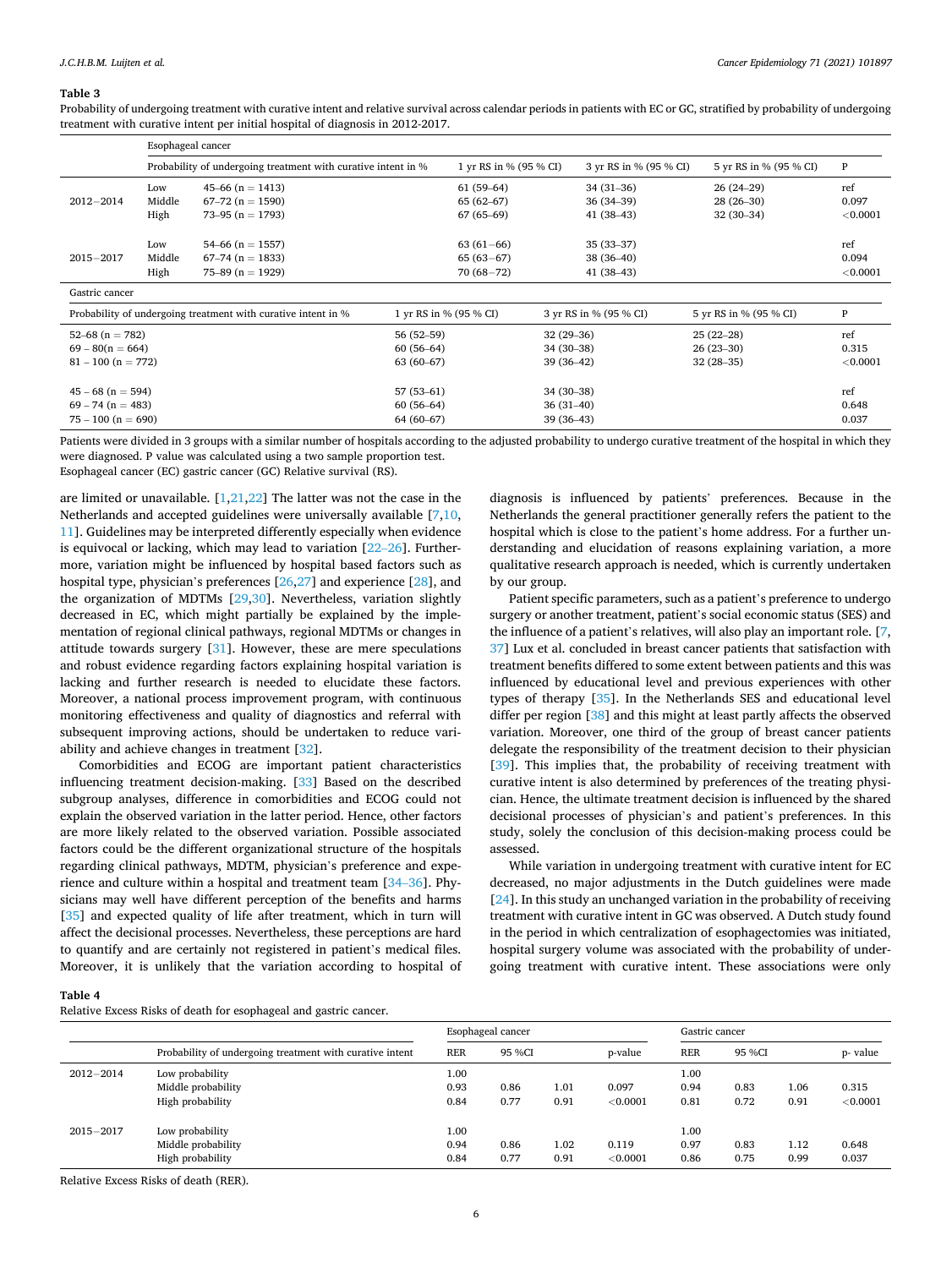found in the period in which centralization of surgery was initiated and did not remain in later time periods [\[3\]](#page-8-0). A study in patients diagnosed with ovarian cancer found that variation between hospitals decreased due to centralization of surgical care [\[31](#page-8-0)]. Since centralization of gastrectomies was initiated later than centralization for esophagectomies, this could at least partly explain the unchanged variation in GC. Other potential explanations for differences in variation between EC and GC might be more treatment options for EC (e.g. definitive chemoradiation and more palliative options) as opposed to surgery (with or without perioperative treatment) and less palliative options in GC. More importantly, since 2016, the Dutch guidelines included PET and staging laparoscopy in the staging algorithm of locally advanced (cT3–4) gastric tumors, which could affect the proportion of patients being potentially curable and receiving curative treatment [[23\]](#page-8-0).

Strengths of this study include the population-based design. Moreover, we were able to correct for ECOG and comorbidities in a subset of patients in the multivariable analyses. Since ECOG and comorbidities play an essential role in treatment decision-making and are not registered for the complete time period in the NCR, this can also be seen as a limitation. Especially since findings regarding the influence of ECOG and comorbidities may have differed for early pre-centralization years. Other limitations of this study are that the initial intention of the chosen therapy was not registered but assumed. As only potentially curable EC or GC patients were included in this study, it was assumed that they received neoadjuvant chemo(radiation) or underwent definitive chemoradiation with curative intent. However, this could lead to a potential overestimation of the number of patients that underwent treatment with curative intent. One could argue that the larger proportion of missing T stages in 2012− 2014, (42 % GC) when compared with 2015− 2017 (30 %), might be due to a more frequent use of diagnostic application of endoscopic ultrasound which could explain the observed variation. However, treatment choices in this patient group depend more on N and M stage, than on the T stage, apart from the T4b-status, which was not included in this study. Additionally, since MDTMs facilitate adherence to clinical practice guidelines,  $[40, 41]$  it would have been interesting to investigate the effect of discussing cases in a low versus high volume or local versus regional MDTM. Nevertheless, this data was not registered in the NCR for the whole study period and thus further research is needed in order to assess the impact of discussing patients in a tumor specific Upper-GI MDTM incorporating expert centers and assess the effect of the implementation of regional clinical pathways.

In conclusion, our study has shown that in 2012–2017 period, variation in probability of undergoing treatment with curative intent between the different hospitals of diagnosis in the Netherlands decreased for EC but remained stable for GC. Survival was better for patients diagnosed in a hospital in which the probability of undergoing treatment with curative intent was high. Decisive factors associated with the variability are still unclear. Further research is needed to elucidate these factors explaining variation, which may improve care for patients diagnosed with these malignancies.

### **Authorship justification**

Josianne C.H.B.M. Luijten: Authors make substantial contributions to conception and design, and/or acquisition of data, and/or analysis and interpretation of data; 2) Authors participate in drafting the article or revising it critically for important intellectual content; and 3) Authors give final approval of the version to be published.

Pauline AJ Vissers: Authors make substantial contributions to conception and design, and/or acquisition of data, and/or analysis and interpretation of data; 2) Authors participate in drafting the article or revising it critically for important intellectual content; and 3) Authors give final approval of the version to be published.

Hester Lingsma: Authors make substantial contributions to conception and design, and/or analysis and interpretation of data; 2) revising it critically for important intellectual content; and 3) Authors give final

approval of the version to be published.

Nikki van Leeuwen: Authors make substantial contributions to conception and design, and/or analysis and interpretation of data; 2) revising it critically for important intellectual content; and 3) Authors give final approval of the version to be published.

Tom Rozema: Authors make substantial contributions to analysis and interpretation of data; 2) revising it critically for important intellectual content; and 3) Authors give final approval of the version to be published.

Peter D. Siersema: Authors make substantial contributions to analysis and interpretation of data; 2) revising it critically for important intellectual content; and 3) Authors give final approval of the version to be published.

Camiel Rosman: Authors make substantial contributions to analysis and interpretation of data; 2) revising it critically for important intellectual content; and 3) Authors give final approval of the version to be published.

Hanneke W.M. van Laarhoven: Authors make substantial contributions to analysis and interpretation of data; 2) revising it critically for important intellectual content; and 3) Authors give final approval of the version to be published.

Valery EP Lemmens: Authors make substantial contributions to analysis and interpretation of data; 2) revising it critically for important intellectual content; and 3) Authors give final approval of the version to be published.

Grard AP Nieuwenhuijzen: Authors make substantial contributions to conception and design, and/or analysis and interpretation of data; 2) Authors participate in drafting the article or revising it critically for important intellectual content; and 3) Authors give final approval of the version to be published.

Rob HA Verhoeven: Authors make substantial contributions to conception and design, and/or analysis and interpretation of data; 2) Authors participate in drafting the article or revising it critically for important intellectual content; and 3) Authors give final approval of the version to be published.

Source of funding

H.W.M. van Laarhoven: Consultant or advisory role: BMS, Lilly, MSD, Nordic Pharma, Servier

Research funding and/or medication supply: Bayer, BMS, Celgene, Janssen, Lilly, Nordic Pharma, Philips, Roche, Servier

V.E.P.P. Lemmens: Unrestricted and educational grants from Roche. R.H.A. Verhoeven: Research grants from Roche and Bristol-Myers Squibb

P.D. Siersema: Research support or funding: EndoStim, Pentax, Norgine, Motus GI and The Enose company Advisory Board: Motus GIE

C. Rosman: Research support or funding: Medtronic and Johnson and Johnson

G.A.P. Nieuwenhuijzen: Research support or funding: Medtronic

#### **CRediT authorship contribution statement**

**Josianne C.H.B.M. Luijten:** Conceptualization, Methodology, Data curation, Formal analysis, Writing - original draft, Writing - review & editing. **Pauline A.J. Vissers:** Supervision, Conceptualization, Methodology, Data curation, Formal analysis, Writing - review & editing. **Hester Lingsma:** Methodology, Writing - review & editing. **Nikki van Leeuwen:** Methodology, Writing - review & editing. **Tom Rozema:**  Conceptualization, Writing - review & editing. **Peter D. Siersema:**  Conceptualization, Writing - review & editing. **Camiel Rosman:**  Conceptualization, Writing - review & editing. **Hanneke W.M. van Laarhoven:** Conceptualization, Writing - review & editing. **Valery E.P. Lemmens:** Supervision, Writing - review & editing, Conceptualization. **Grard A.P. Nieuwenhuijzen:** Supervision, Methodology, Conceptualization, Writing - review & editing. **Rob H.A. Verhoeven:** Supervision, Conceptualization, Methodology, Writing - review & editing.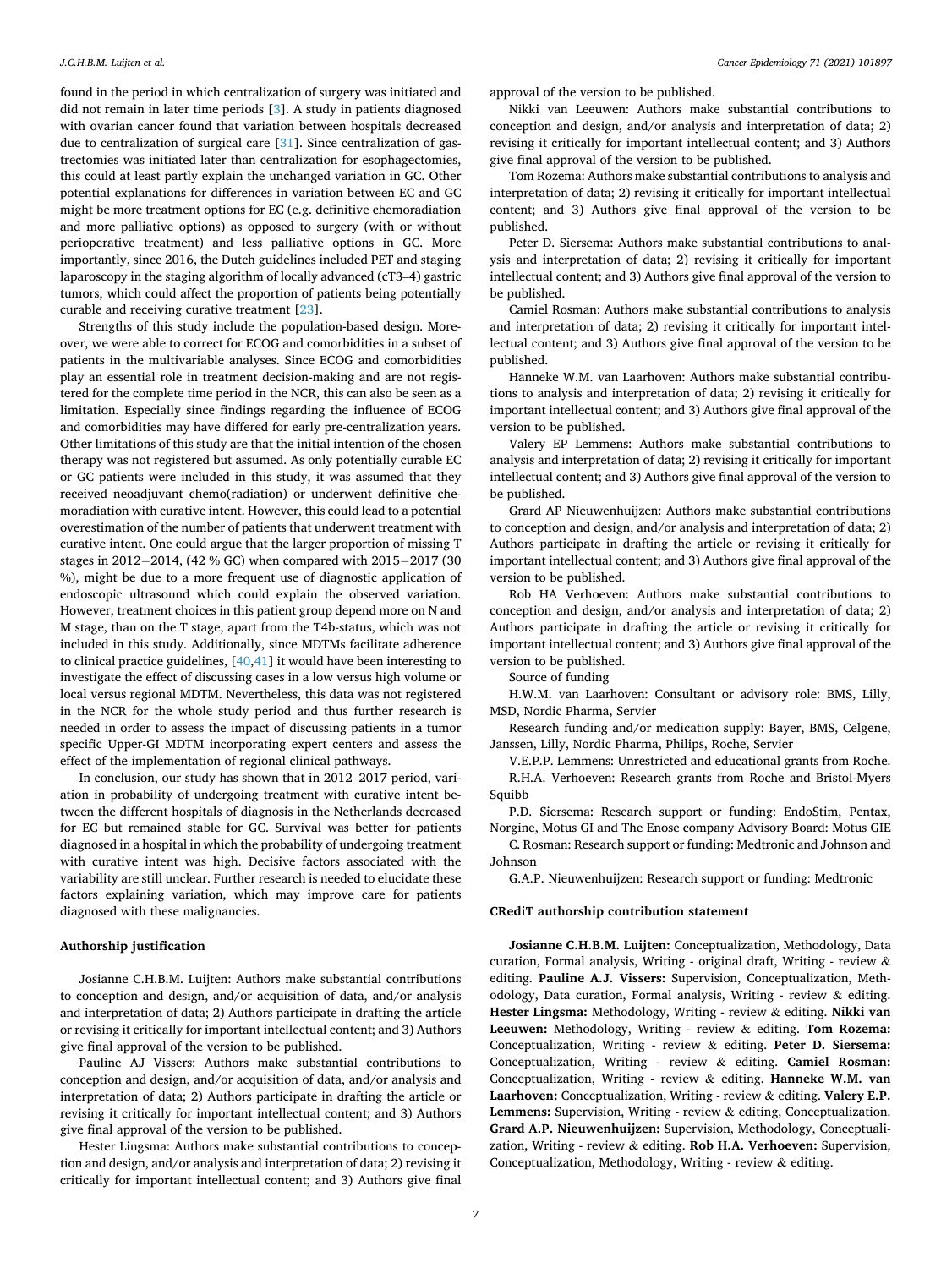Comprehensive Cancer Organization (IKNL) for the collection of data for the NCR. This research was not preregistered. Data and methods can be requested at the Netherlands Comprehensive Cancer Organization

#### **Declaration of Competing Interest**

The authors report no declarations of interest

#### **Acknowledgements**

The authors thank the registration team of the Netherlands

#### **Appendix A. Treatment with curative intent in hospital of diagnosis <10 versus >10**

| Esophageal cancer                                   |                                                           |                                                               | Gastric cancer                                      |                                                          |                                                             |
|-----------------------------------------------------|-----------------------------------------------------------|---------------------------------------------------------------|-----------------------------------------------------|----------------------------------------------------------|-------------------------------------------------------------|
| Year of diagnosis<br>$2012 - 2014$<br>$2015 - 2017$ | ${<}10$<br>$0.06\%$ (n = 3)<br>$0.1\%$ (n = 6)<br>$N = 9$ | >10<br>99 % (n = 4795)<br>$99.9\%$ (n = 5319)<br>$N = 10,114$ | Year of diagnosis<br>$2012 - 2014$<br>$2015 - 2017$ | ${<}10$<br>$2\%$ (n = 52)<br>$4\%$ (n = 72)<br>$N = 124$ | >10<br>$98\% (n = 2218)$<br>$96\%$ (n = 1770)<br>$N = 3988$ |

(IKNL).

## **Appendix B. Distribution of all potentially curable and palliative esophageal and gastric cancer according to year of diagnosis**

| Esophageal cancer |                     |             |        | Gastric cancer |                   |                     |            |       |         |
|-------------------|---------------------|-------------|--------|----------------|-------------------|---------------------|------------|-------|---------|
| Year of diagnosis | Potentially curable | Palliative  | Total  | P value        | Year of diagnosis | Potentially curable | Palliative | Total | P value |
| 2012              | 1610 (63 %)         | 937 (37 %)  | 2564   | 0.60           | 2012              | 777 (59 %)          | 538 (41 %) | 1315  | < 0.01  |
| 2013              | 1597 (63 %)         | 942 (37 %)  | 2567   |                | 2013              | 759 (60 %)          | 504 (40 %) | 1263  |         |
| 2014              | 1592 (61 %)         | 1009 (39 %) | 2633   |                | 2014              | 734 (61 %)          | 468 (39 %) | 1202  |         |
| 2015              | 1737 (62 %)         | 1057 (38 %) | 2841   |                | 2015              | 616 (55 %)          | 500 (45 %) | 1116  |         |
| 2016              | 1796 (62 %)         | 1087 (38 %) | 2937   |                | 2016              | 682 (55 %)          | 491 (45 %) | 1173  |         |
| 2017              | 1792 (63 %)         | 1033 (37 %) | 2873   |                | 2017              | 544 (53 %)          | 471 (47 %) | 1015  |         |
| <b>Total</b>      | 10.124              | 6291        | 16.415 |                | Total             | 4112                | 2968       | 7080  |         |

Treatment with curative intent in hospital of diagnosis *<*10 were excluded from analyses.

## **Appendix C. Changes in probability of curative treatment between 2012¡2014 and 2015¡2017 per hospital**

|                                                | Number of hospitals EC | Number of hospitals GC |
|------------------------------------------------|------------------------|------------------------|
| No change in probability of curative treatment | 34 (46 %)              | 28 (47 %)              |
| $Low - low probability$                        | 11 (15 %)              | 10 (17 %)              |
| Medium - medium probability                    | $9(12\%)$              | $6(10\%)$              |
| High - high probability                        | 14 (19 %)              | 12 (20 %)              |
| Decrease in probability of curative treatment  | 21 (29 %)              | 17 (28 %)              |
| Medium - low probability                       | 11 (15 %)              | $6(10\%)$              |
| $High - low probability$                       | 3(4%)                  | 5(8%)                  |
| High – medium probability                      | $7(9.6\%)$             | $6(10\%)$              |
| Increase in probability of curative treatment  | 18 (25 %)              | 15 (25 %)              |
| $Low - medium$ probability                     | $7(9.6\%)$             | 8 (13 %)               |
| $Low - High probability$                       | $5(6.9\%)$             | $6(10\%)$              |
| Medium – high probability                      | 6(8%)                  | 1(2%)                  |

Esophageal cancer (EC) gastric cancer (GC),

Due to fusions of hospitals and bankruptcies not all hospitals are represented in both periods, therefore numbers might not add up.

## **Appendix D. 3-year relative survival in all patients, potentially curable patients and 1 year relative survival in palliative patients in the period 2012¡2014 and 2015¡2017 in the Netherlands**

|                                     | Esophageal cancer               |                       |                                |                       | Gastric cancer |                                      |                       |                                |                       |            |
|-------------------------------------|---------------------------------|-----------------------|--------------------------------|-----------------------|----------------|--------------------------------------|-----------------------|--------------------------------|-----------------------|------------|
|                                     | 2012-2014 RS<br>in % $(95%$ CI) | Number of<br>patients | 2015-2017 RS<br>in % (95 % CI) | Number of<br>patients | P<br>value     | $2012 - 2014$ RS<br>in % $(95 % C1)$ | Number of<br>patients | 2015-2017 RS<br>in % (95 % CI) | Number of<br>patients | P<br>value |
| 3-year RS All<br>patients           | $25\% (24 - 26)$                | 7764                  | $27\% (26 - 28)$               | 8663                  | 0.027          | $23\% (22 - 24)$                     | 3795                  | $23\% (21 - 25)$               | 3329                  | 0.278      |
| 3-year RS<br>Potentially<br>curable | $38\% (37-40)$                  | 4845                  | $40\%$ (38-41)                 | 5461                  | 0.117          | $36\% (34-38)$                       | 2279                  | $38\%$ (35-40)                 | 1859                  | 0.299      |
| 1-year RS<br>Palliative             | $21\% (20 - 23)$                | 2919                  | $22\% (21 - 24)$               | 3202                  | 0.248          | $18\%$ (17-20)                       | 1516                  | $17\%$ (15-19)                 | 1470                  | 0.81       |

P value was calculated using a two sample proportion test.

Relative survival (RS).